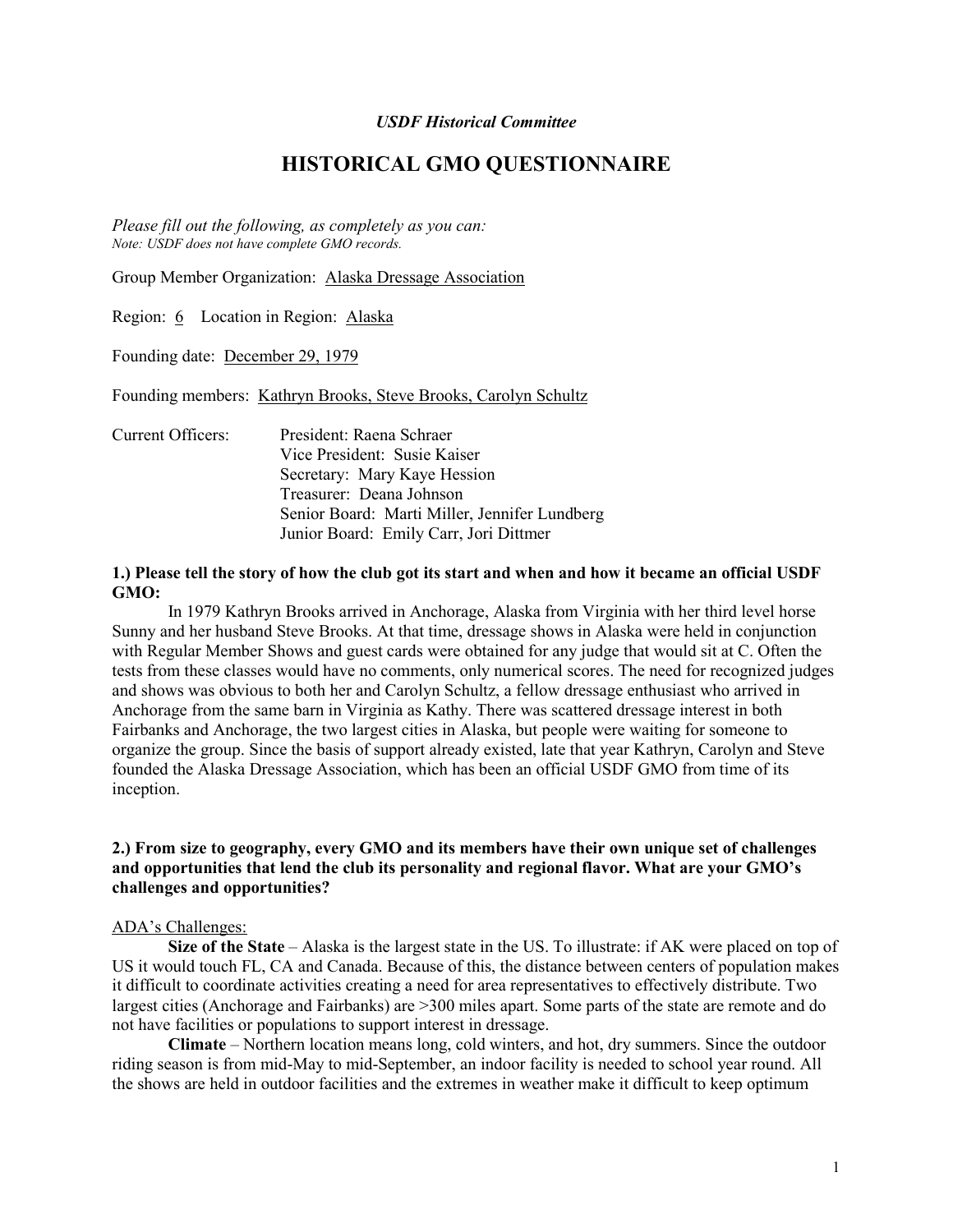footing conditions in show rings. Recent warm summers in Fairbanks have been highly forest fire prone and have interfered with numerous outdoor activities due to smoke in the air.

**Isolation** – The closest state is 1500 miles away, a journey of 3  $\frac{1}{2}$  hours by jet or 5 days driving. This leads to a lack of perspective and lack of inspiration. To see what is happening in the dressage world members must travel to one of the "lower 48" states and there is no easy access to view upper level horses and riders.

Expenses – Cost of living and horse keeping is high since everything must be shipped here including food, hay and equipment. To get recognized judges and officials, show management must always plan for airfare costs. Clinic organizers have similar issues

# ADA's Opportunities:

 Community -- Small, close community, which provides for opportunities for many members to be involved in leadership and learn about hosting recognized competitions. Riding population is somewhat transient due to the large impact of the oil industry, so new members transfer in with fresh ideas and enthusiasm.

Unique destination - Officials are attracted to AK for its uniqueness, which helps the club recruit judges and technical delegates and negotiate expenses to offset

# 3.) What does your GMO do to help the beginning dressage rider? The advanced dressage rider? Other categories of members (e.g. eventers)? Advantages to being a member if you are not dressage oriented.

 Support for beginning riders includes assisting local schooling shows that offer dressage classes, offering clinics open to all levels and offerings at our recognized shows of a non-rated Beginning Dressage Rider Classes and USEF Introductory Classes.

 Support for advanced riders includes offering clinics open to all levels, retaining judges rated at R or above, and offerings at our recognized shows of classes to  $4<sup>th</sup>$  level, Dover Medal qualifying classes, qualifying classes for Region Championships and until 2004 providing 4 recognized shows so that members had the opportunity to qualify for national awards.

 Support for other categories (specifically hunter/jumper riders) includes offering clinics open to all levels, assisting local schooling shows that offer dressage classes and offerings at our recognized shows of Prix Caprilli classes.

## 4.) What members and horses coming from your GMO ranks have distinguished themselves regionally, nationally, or internationally?

1986 Katherine Long, USDF Vintage Cup, Training and First Level

1988 Grand Baroque, USDF All-Breeds Award, Second at First Level, Appaloosa Sport Horse Association, Carolyn Schultz (owner/rider)

 Grand Baroque, USDF All-Breeds Award, Second at First Level, Appaloosa Horse Club, Carolyn Schultz (owner/rider)

1989 Rullakee, USDF Region 6 Championships,  $8<sup>th</sup>$  at Second Level, Jennifer Watson (owner/rider)

1990 Victory Keeper, USDF All-Breeds Award, 3<sup>rd</sup> at Second Level, American Quarter Horse Association, Dana Eaton (owner/rider)

HIA Harram, USDF All-Breeds Award, 3<sup>rd</sup> at First Level, Arabian Sport Horse Association, Anna Tileston (owner/rider)

HIA Harram, USDF All-Breeds Award, 3<sup>rd</sup> at Second Level, Arabian Sport Horse Association, Anna Tileston (owner/rider)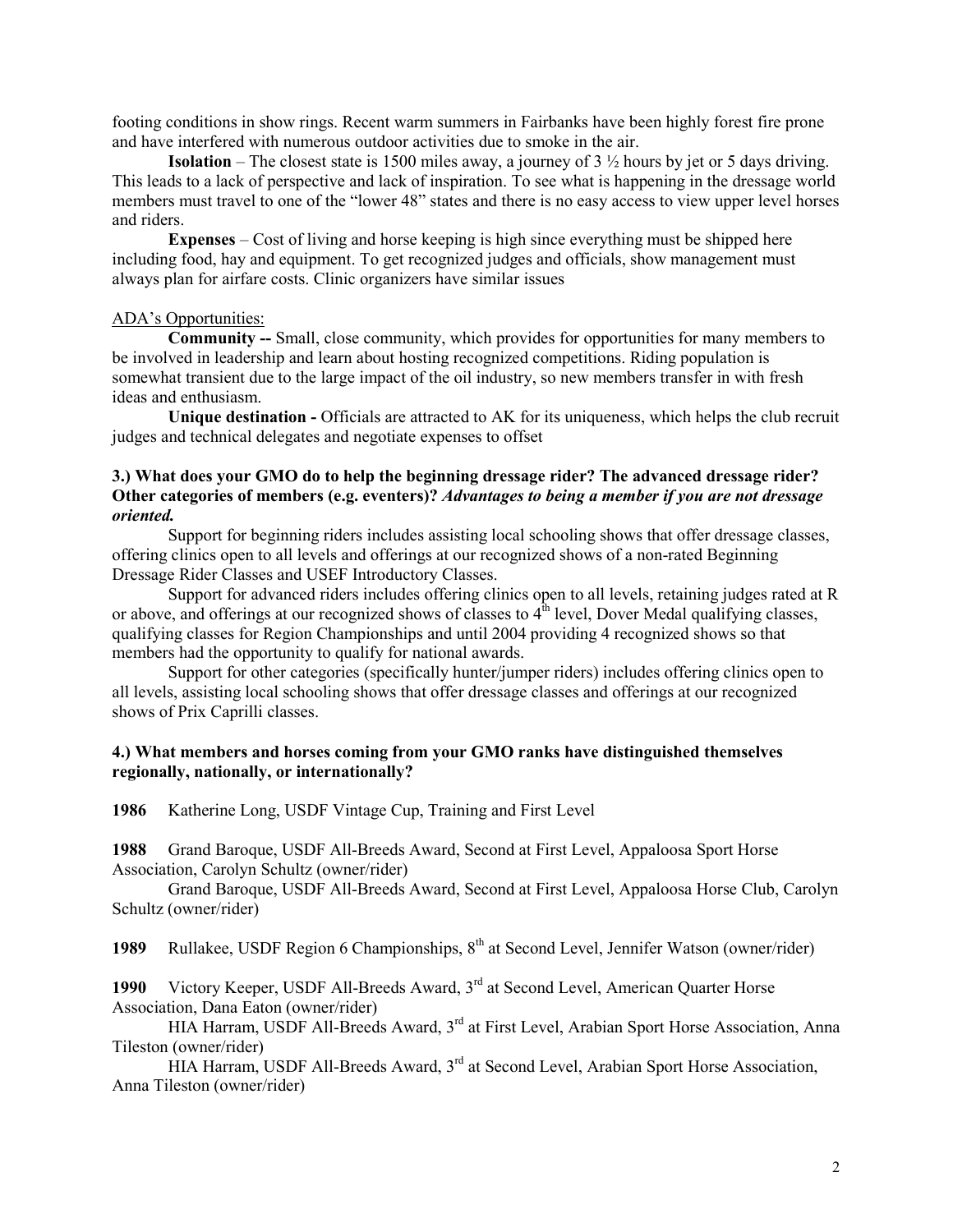## 1990 cont.

Grand Baroque, USDF All-Breeds Award, First at Second Level, Appaloosa Sport Horse Association, Carolyn Schultz (owner/rider)

Tiana, USDF Horse of the Year, 16<sup>th</sup> at Training Level, Jenny Rousey-Dick (owner/rider) Dana Eaton, Jr./Young Rider of the Year, 13<sup>th</sup> Place at Second Level

1991 Chip's Alaska Casino, USDF Region 6 Championships, 8<sup>th</sup> at First Level, Rhoda Brown (owner/rider)

1992 Mingus, won the Founder's Cup Trophy at Ram Tap Three-Day Event CCI\*, Ted Reed (owner/rider)

John McNerney, Jr./Young Rider of the Year, 10th Place at Second Level

Grand Baroque, USDF All-Breeds Award, First at Third Level, Appaloosa Sport Horse Association, Carolyn Schultz (owner/rider)

 Grand Baroque, USDF All-Breeds Award, Second at Third Level, Appaloosa Horse Club, Carolyn Schultz (owner/rider)

1993 Bell Tour, Ram Tap Three-Day Event CCI\*, Ted Reed (owner/rider) Anna Tileston, Bronze Medal Rider Award Carolyn Schultz, Bronze Medal Rider Award

1994 Dania, USDF All-Breeds Award, 1<sup>st</sup> at Training Level, Bashkir Curly, Lisa O'Dell (owner/rider) Bell Tour, Ram Tap Three-Day Event CCI\*, Ted Reed (owner/rider) Lisa O'Dell, Qualified Rider Award

1995 Doreean, USDF Region 6 Championships,  $5<sup>th</sup>$  at First Level, Susie Kaiser (owner), Jennifer Watson (rider)

 $Rufus$ , USDF Region 6 Championships,  $5<sup>th</sup>$  at Second Level, Tracie Audette (owner/rider)

1997 Tosca, USDF Region 6 Championships, 3rd at Training Level Jr./Young Rider, Linda Goentzel (owner), Raena Schraer (rider)

 Tosca, USDF Region 6 Championships, 6th at First Level Jr./Young rider, Linda Goentzel (owner), Raena Schraer (rider)

High Flyer, USDF All-Breeds Award,  $5<sup>th</sup>$  at First Level, American Quarter Horse Association, Robin Nelson (owner/rider)

Pirate, USDF All-Breeds Award, 5<sup>th</sup> at Training Level, American Warmblood Society, Carol Phillips (owner), Lisa Weis (rider)

Fearless Fred, USDF All-Breeds Award, 4<sup>th</sup> at First Level, American Warmblood Society, Carol Phillips (owner), Lisa Weis (rider)

Victory's Firelite, USDF All-Breeds Award,  $5<sup>th</sup>$  at First Level, Arabian Sport Horse Association, Robin Willis (owner), Deana Johnson (rider)

HIA Harram, USDF All-Breeds Award, 2<sup>nd</sup> at Third Level, Arabian Sport Horse Association, Anna Tileston (owner/rider)

Bite Size Jazz, USDF Horse of the Year, 19<sup>TH</sup> at Training Level, Lindsay Reynolds, (owner/rider) Lindsay Reynolds, Jr./Young Rider of the Year, 1st Place at Training Level

 Sundance Kid, North American Young Riders' Championships, Wadsworth, Ill, finished in the top 20, Ted Reed (owner/rider)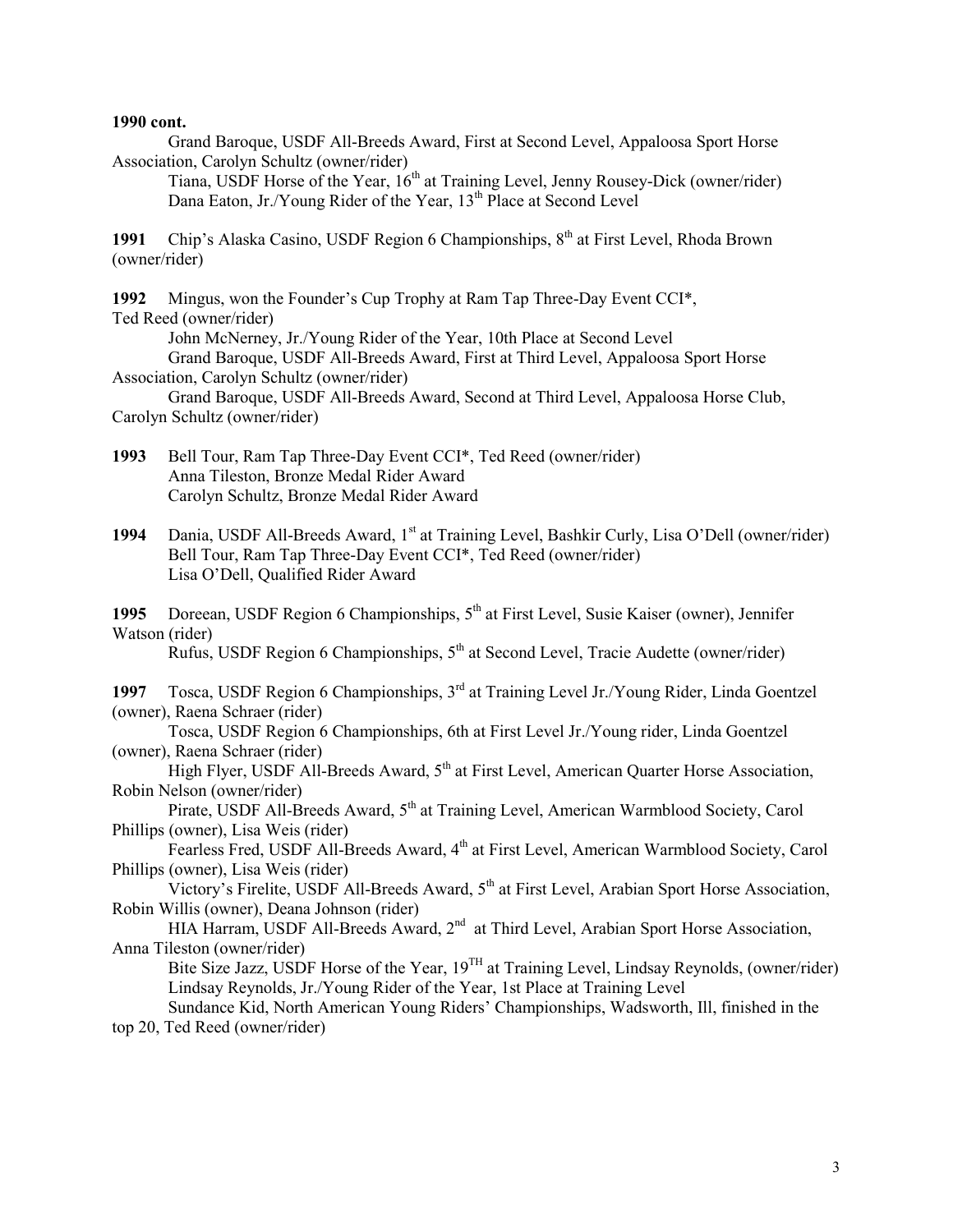### 1997 cont.

 Ted Reed attended Ecole Nationale d'Equitation in Saumur, France under tutelage of Cadre Noir Sept. 1997 – Aug. 1998. He earned BEES 1 (French Riding Instruction License) for Dressage, Show Jumping, Eventing, and Driving. He also competed extensively throughout France in dressage, show jumping and eventing.

1998 First Lass, USDF All-Breeds Award, 1<sup>st</sup> at First Level, American Connemara Pony Society, Monica Gray (owner/rider)

Jennifer Watson, Qualified Rider Award

1999 USDF Junior/Young Rider, Training Level Champion, Silent Type. Owner/Rider: Britany Kaiser.

USDF Adult Amateur Rider, Training Level Champion, Silent Type. Owner: Britany Kaiser, Rider: Jennifer Watson-McLead

2002 TVR Dunny Chip, USDF All-Breeds Award, 1<sup>st</sup> at Training Level Adult Amateur, Appaloosa Horse Club, Linda L. Kelley (owner/rider)

 TVR Dunny Chip, Appaloosa Competitive All-Breed Activities Program, Certificate of Achievement, Appaloosa Horse Club, Linda L. Kelley (owner/rider)

 TVR Dunny Chip, Appaloosa Competitive All-Breed Activities Program, Certificate of Superior Achievement, Appaloosa Horse Club, Linda L. Kelley (owner/rider)

 TVR Dunny Chip, Appaloosa Competitive All-Breed Activities Program, Year-End Top Ten Finalist in Dressage, Appaloosa Horse Club, Linda L. Kelley (owner/rider)

 Shahil Fujai, Reserve Champion, 2002 USA Equestrian Zone Horse of the Year at Training Level, Marti Miller (owner/rider)

2003 TVR Dunny Chip, USDF All-Breed Award, 1<sup>st</sup> at Training Level Adult Amateur, Appaloosa Horse Club, Linda L. Kelley (owner/rider)

TVR Dunny Chip, USDF All-Breed Award, 1<sup>st</sup> at Training Level Open, Appaloosa Horse Club, Linda L. Kelley (owner/rider)

 TVR Dunny Chip, Appaloosa Competitive All-Breed Activities Program, Year-End Top Ten Finalist in Dressage, Appaloosa Horse Club, Linda L. Kelley (owner/rider)

2004 TVR Dunny Chip, USDF All-Breed Award, 1<sup>st</sup> at Training Level Adult Amateur, Appaloosa Horse Club, Linda L. Kelley (owner/rider)

TVR Dunny Chip, USDF All-Breed Award, 1<sup>st</sup> at Training Level Open, Appaloosa Horse Club, Linda L. Kelley (owner/rider)

TVR Dunny Chip, USDF All-Breed Award, 1<sup>st</sup> at First Level Adult Amateur, Appaloosa Horse Club, Linda L. Kelley (owner/rider)

TVR Dunny Chip, USDF All-Breed Award, 1<sup>st</sup> at First Level Open, Appaloosa Horse Club, Linda L. Kelley (owner/rider)

 TVR Dunny Chip, Appaloosa Competitive All-Breed Activities Program, Year-End Top Ten Finalist in Dressage, Appaloosa Horse Club, Linda L. Kelley (owner/rider)

Park My Hot Rod, USDF All-Breed Award, 3<sup>rd</sup> at Training Level Adult Amateur, American Quarter Horse Association, Debbie Erickson (owner/rider)

Miss Boston Wonder, USDF All-Breed Award, 3<sup>rd</sup> at First Level Adult Amateur, American Quarter Horse Association, Peggy Bowker (owner/rider)

Joe Rebel Tucker, USDF All-Breed Award, 2<sup>nd</sup> at Second Level Adult Amateur, American Quarter Horse Association, Debbie Erickson (owner/rider)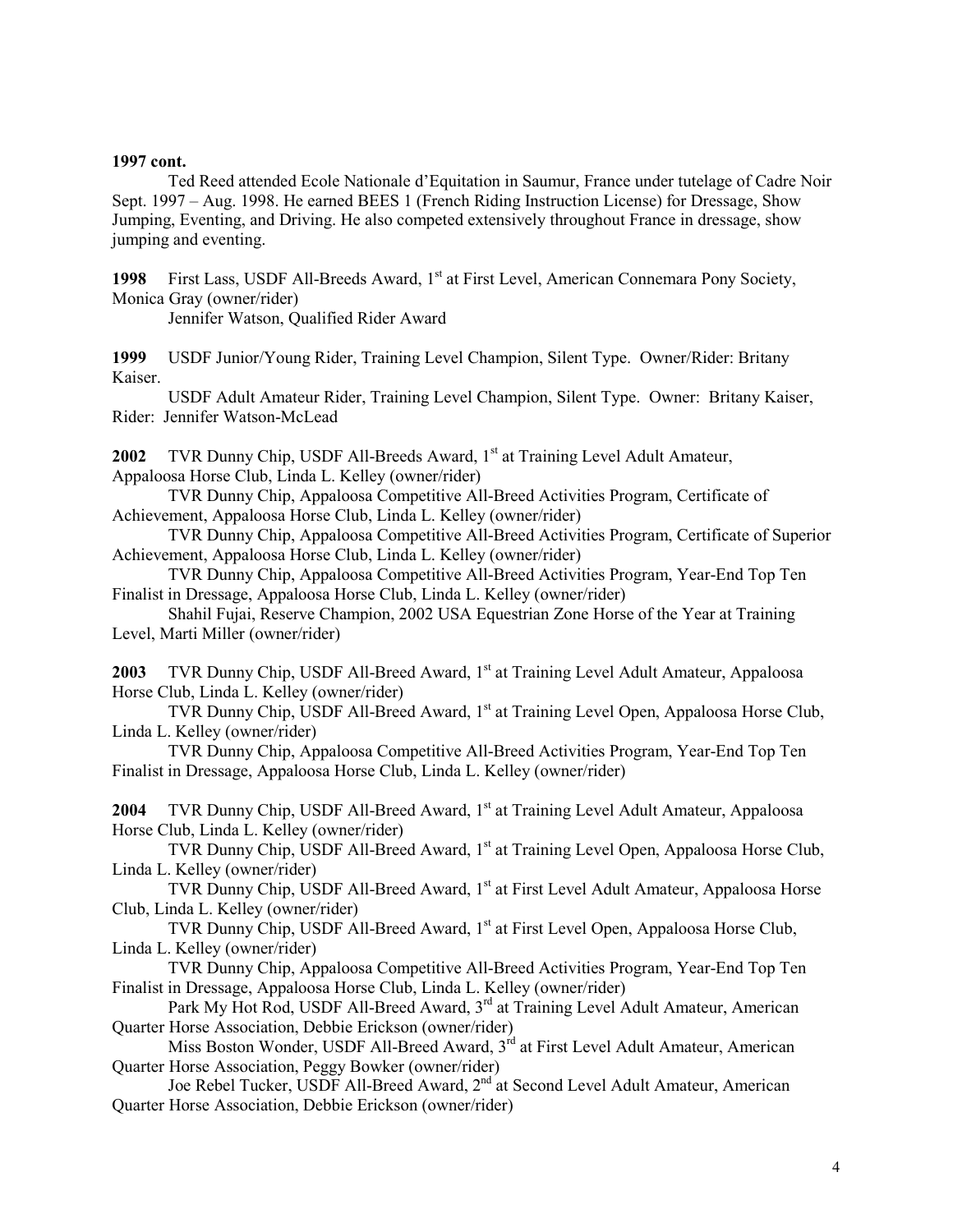Joe Rebel Tucker, USDF All-Breed Award, 3<sup>rd</sup> at Second Level Open, American Quarter Horse Association, Debbie Erickson (owner/rider)

Joe Rebel Tucker, USDF All-Breed Award, 1<sup>st</sup> at Third Level Adult Amateur, American Quarter Horse Association, Debbie Erickson (owner/rider)

## 2004 cont.

Joe Rebel Tucker, USDF All-Breed Award, 2<sup>nd</sup> at Third Level Open, American Quarter Horse Association, Debbie Erickson (owner/rider)

 Emily Carr, rode in Lendon Gray's Youth Dressage Festival in New York and placed 4<sup>th</sup> overall in the 14-17 age division at Training Level, she was also a member of a team that placed 9th out of 57.

# 2005 (pending)

TVR Dunny Chip, Appaloosa Competitive All-Breed Activities Program, Year-End Top Ten Finalist in Dressage, Appaloosa Horse Club, Linda L. Kelley (owner/rider) Laurie Collins, Bronze Medal Rider Award Debbie Erickson, Bronze Medal Rider Award

## USEF Officials:

Kristi Wysocki, USEF "R" rated judge (previous ADA active member) Sigrun Robertson, USEF r Technical Delegate, since 2003 USEF R Category 1&2 Steward, since pre 1977 Susie Kaiser, Steward 1987-1989

# 5.) Dressage at Devon is the production of a GMO, Delaware Valley CTA. Describe your GMO's most noteworthy events or undertakings.

1982 – 2004 Organized 4-6 volunteer-run recognized shows between May and Sept. Instructors' workshop with Bill and Sue Woods Dressage Camp with Dolly Hannon and Kristi Wysocki Violet Hopkins Grant received to help finance a Dressage Camp with Dolly Hannon

# 6.) In what ways has your GMO contributed to the development of dressage in the U.S.?

 ADA has contributed to the development of dressage in the U.S by creating a positive atmosphere for people to enjoy and appreciate the sport of dressage. We have provided an alternative equestrian discipline for Alaskan riders who are looking to diversify their partnership with their horses and have provided a feeder grassroots program for riders to build from and move on to higher levels of competition, training and service to USDF.

# 7.) In what ways has your GMO changed/evolved over time? (i.e. growth of membership, hosting large events, & divided into chapters)

Beginning in 1980 with a membership of 46, the club supported dressage at one Regular Member Show, utilizing judges with guest cards, but by 1982 that had grown to a program of four recognized shows with dressage judges and a new portable arena made from rebar and white chain. Coincident with that expansion, we developed our own annual awards and banquet with awards calculated locally. In 1985 our support of competitions was expanded to five shows a season. In 1987 the Kathryn Brooks Award was commissioned and established to recognize individuals whose support of dressage in Alaska has been positive and extensive. By 1990 ADA was managing, helping to organize or providing volunteer workers at six recognized shows a season. Membership in 1991 was 59 people. Along with adding shows, through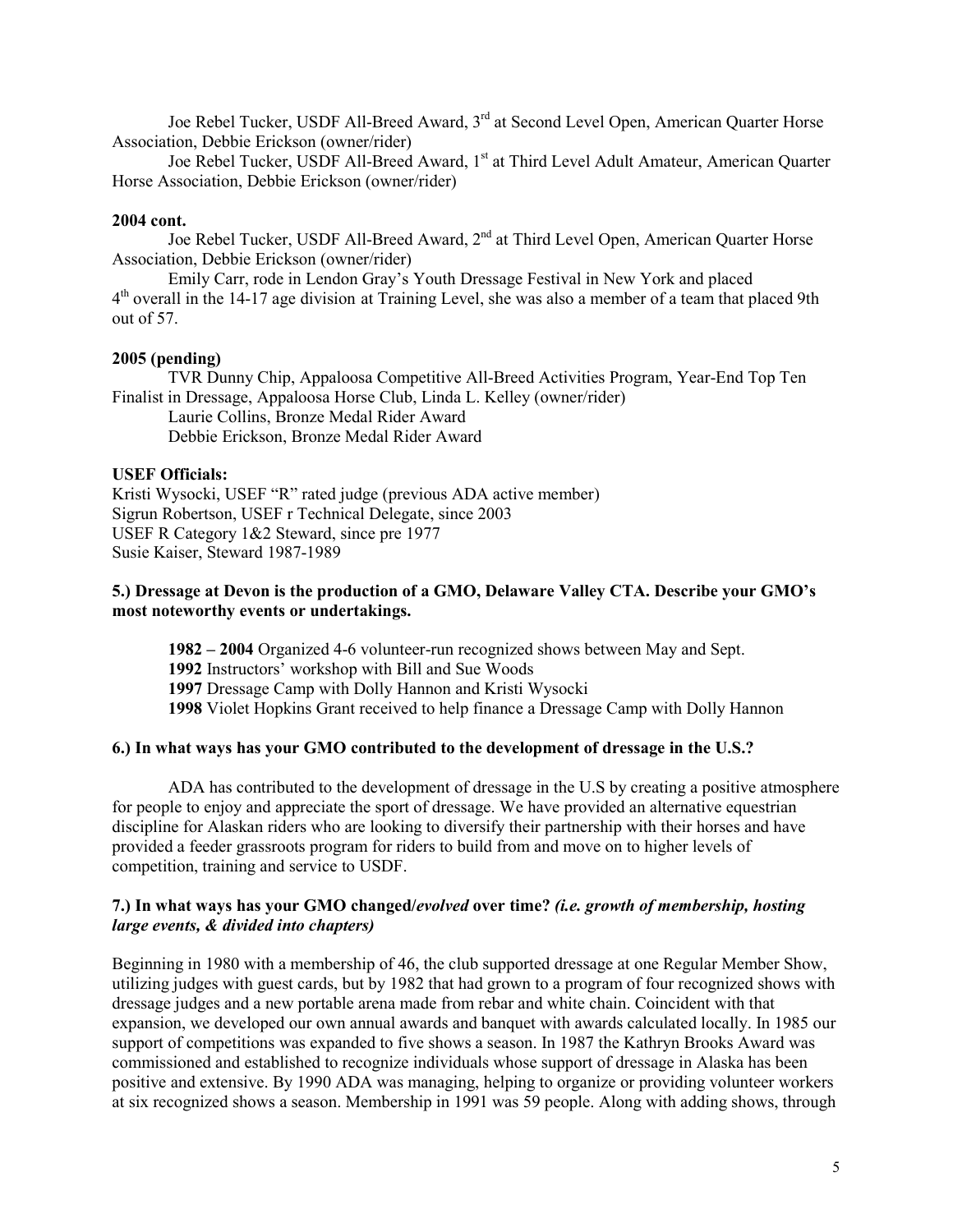the year's divisions such as Beginning Dressage Rider, Introductory and Championship Qualifying were added to ensure that members with diverse interests were represented. We also hold our own local Championship Classes at the end of the season since attending the Regional Championships is very difficult for our competitors. In the interest of education we have held clinics with nationally known instructors whenever possible. Membership currently stands at 53, holding steady despite the cyclic nature of the Alaskan economy.

# 8.) If available, please provide a list of your club's officers through the years.

President: Kathryn Brooks President: Kathryn Brooks

Secretary: Sigrun Robertson Treasurer: Carolyn Schultz Treasurer: Carolyn Schultz

President: Kathryn Brooks President: Katie Eberhart Vice President: Julia Berry Vice President: Deana Johnson Treasurer: Carolyn Schultz Senior board: Senior board: Senior board: Denise Buckalew, Loretta Andress Mary Bakic, Laurie Bristow

## 1984 1985

President: Katie Eberhart President: Deana Johnson Secretary: Sigrun Robertson<br>
Treasurer: Susie Kaiser<br>
Treasurer: Susie Kaiser<br>
Treasurer: Susie Kaiser Treasurer: Susie Kaiser Senior board: Senior board: Senior board:

President: Margaret Adams President: Margaret Adams Vice President: Sigrun Robertson Vice President: Sigrun Robertson Secretary: Robin Garrett (Junior) Secretary: Jim Littell Treasurer: Susie Kaiser Treasurer: Susie Kaiser Senior board: Senior board: Senior board: Colleen Gelvin, Katie Long, Colleen Gelvin, Katie Long Katie Eberhart Junior board: Jennifer Watson

President: Margaret Adams<br>
Vice President: Sigrun Robertson<br>
Vice President: Colleen Gelvin Vice President: Sigrun Robertson Secretary: Jim Littell Secretary: Jim Littell Treasurer: Susie Kaiser Treasurer: Susie Kaiser Senior board: Senior board: Senior board: Katie Long, Colleen Gelvin Katie Long, Sigrun Robertson Junior board: Jennifer Watson Junior board: Jennifer Watson

## 1980 1981

Vice President: Ginny Moriarty Vice President: Ginny Moriarty Vice President: Steve Brooks<br>Secretary: Sigrun Robertson

# 1982 1983

Secretary: Susie Merritt-Kaiser<br>
Treasurer: Carolyn Schultz<br>
Secretary: Sigrun Robertson<br>
Treasurer: Colleen Arsenault

Vice President: Deana Johnson Vice President: Sigrun Robertson Patty Monaco, Lois Nickell Patty Monaco, Margaret Adams

## 1986 1987

# 1988 1989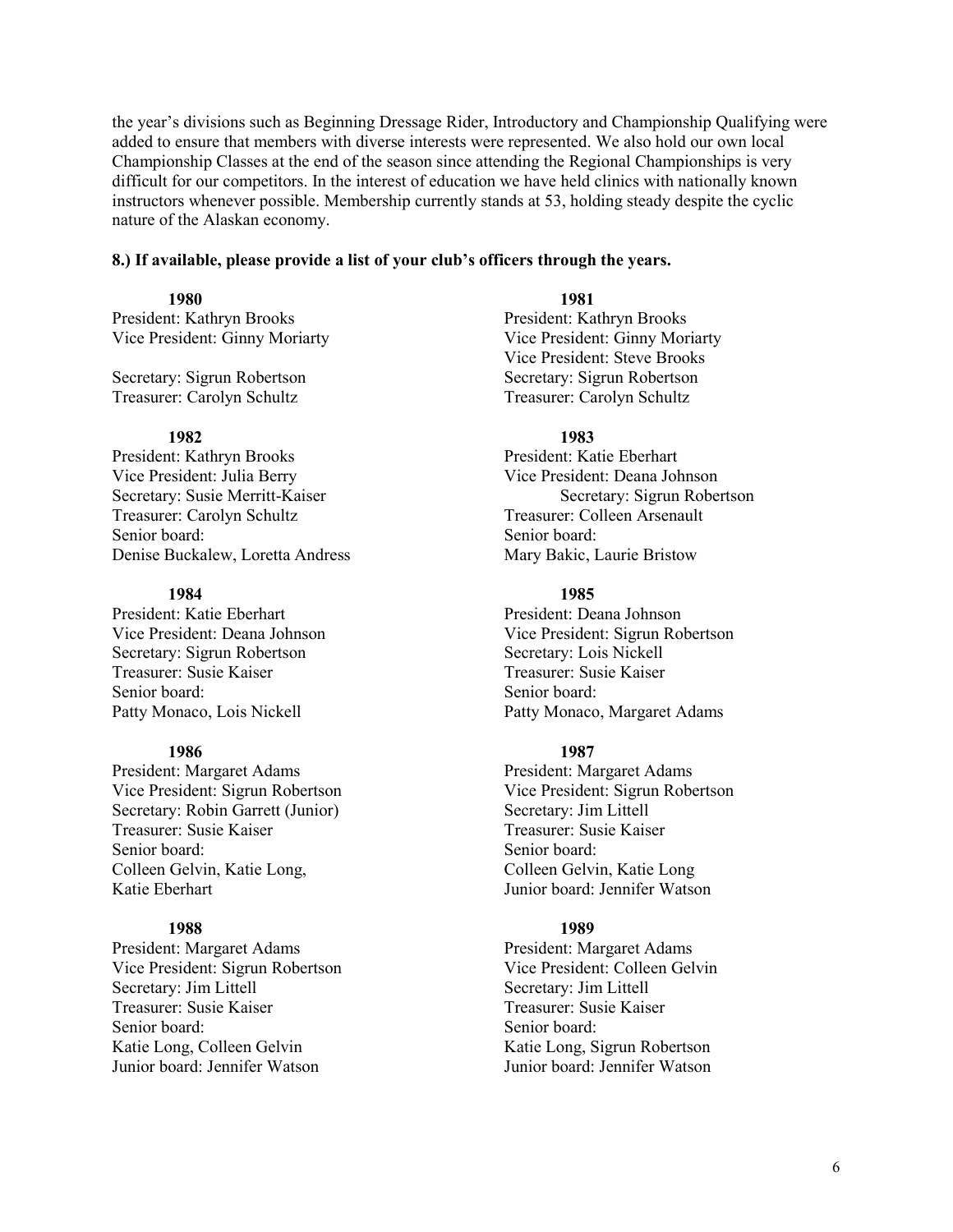President: Margaret Adams President: Deana Johnson Vice President: Sigrun Robertson Vice President: Sigrun Robertson Secretary: Anna Tileston Secretary: Anna Tileston Treasurer: Susie Kaiser<br>
Senior board:<br>
Senior board:<br>
Senior board:<br>
Senior board: Katie Long, Monica Powers **Katie Long, Monica Powers** Katie Long, Monica Powers Carolyn Schultz Frieda Woodbury

President: Deana Johnson President: Kay Howitt Secretary: Kristi Wysocki Treasurer: Susie Kaiser Treasurer: Susie Kaiser Senior board: Senior board: Katie Long, Anna Tileston Katie Long, Anna Tileston

President: Kay Howitt President: Kay Howitt Vice President: Deana Johnson Vice President: Carla Giroux Secretary: Frieda Woodbury Secretary: Frieda Woodbury Secretary: Frieda Woodbury Treasurer: Anna Tileston Senior board: Senior board: Senior board: Tracie Audette Christine Erikson

President: Carla Giroux President: Frieda Woodbury Secretary: Sigrun Robertson Secretary: Ellen Ahern Treasurer: Anna Tileston Treasurer: Anna Tileston Senior board: Senior board: Katie Long, Frieda Woodbury, Chuck Hamack, Lisa O'Dell Leslye Reynolds Sharon Watson

President: Frieda Woodbury President: Leslye Reynolds Vice President: Leslye Reynolds Vice President: Jennifer Watson Secretary: Ellen Ahern Secretary: Sharon Watson Treasurer: Anna Tileston Treasurer: Anna Tileston Senior board: Senior board: Jennifer Watson, Lisa O'Dell Sue Mues, Lisa O'Dell, Sharon Watson Laurie Collins Junior board: Lindsay Reynolds Junior board: Emily Kieffer

## 1990 1991

Senior board:

# 1992 1993

Vice President: Marsha Boyd<br>
Secretary: Kristi Wysocki<br>
Secretary: John Strachan Frieda Woodbury Frieda Woodbury, Christine Erikson

## 1994 1995

Treasurer: Anna Tileston Christine Erikson, Anna Tileston Sigrun Robertson, Tracie Audette

## 1996 1997

Vice President: Tracie Audette Vice President: Leslye Reynolds Junior board: Lindsay Reynolds

## 1998 1999

Senior board: